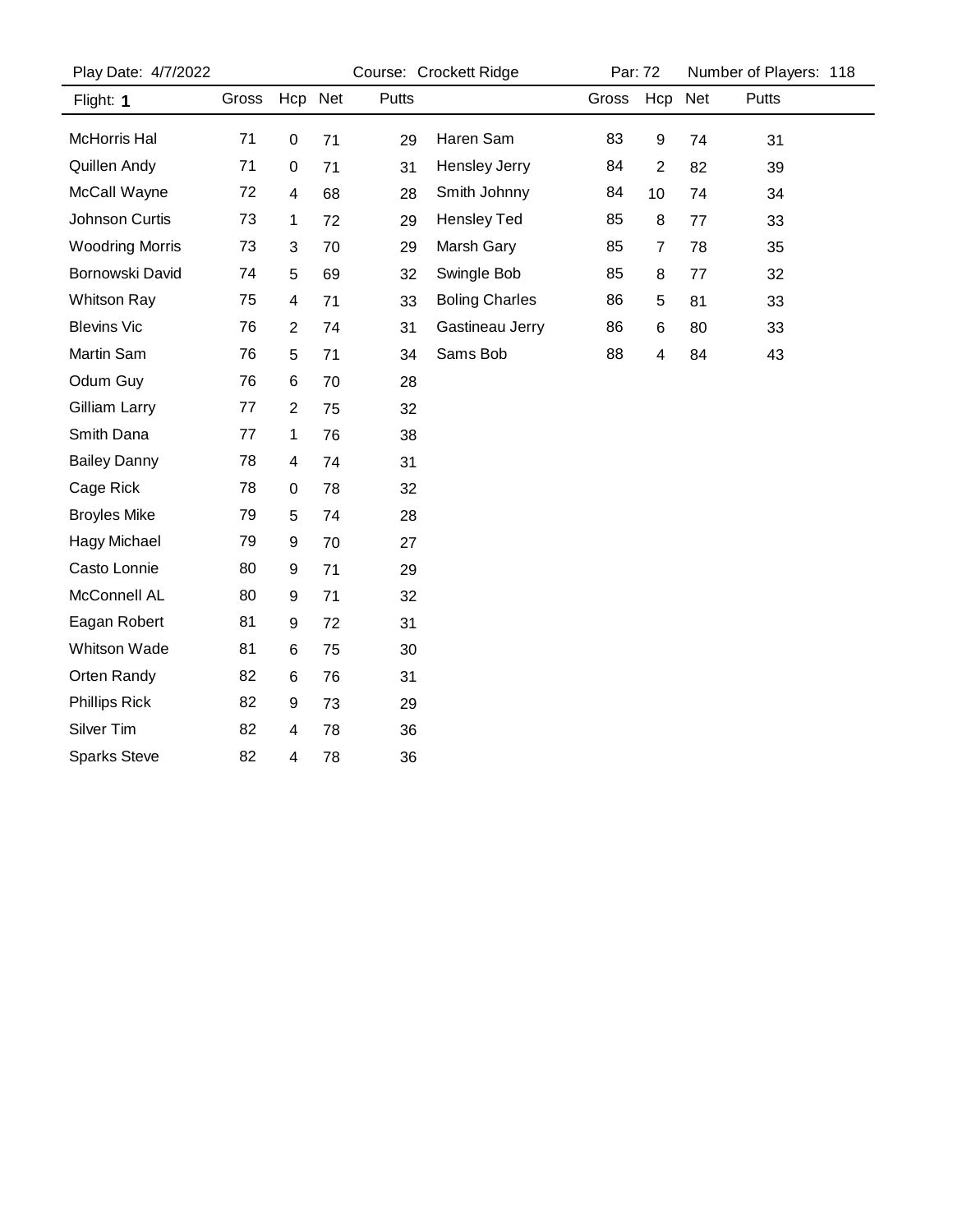| Play Date: 4/7/2022      |       | Course: Crockett Ridge |    |       |                      | Par: 72 |         | Number of Players: 118 |       |  |
|--------------------------|-------|------------------------|----|-------|----------------------|---------|---------|------------------------|-------|--|
| Flight: 2                | Gross | Hcp Net                |    | Putts |                      | Gross   | Hcp Net |                        | Putts |  |
| <b>Compton Barry</b>     | 79    | 14                     | 65 | 28    | <b>Bradshaw Carl</b> | 92      | 17      | 75                     | 41    |  |
| Smith Joe                | 81    | 11                     | 70 | 28    | Carey Rod            | 92      | 16      | 76                     | 37    |  |
| <b>Waddell Ronnie</b>    | 81    | 10                     | 71 | 31    | McGee Wayne          | 92      | 18      | 74                     | 31    |  |
| <b>Brorby Pat</b>        | 82    | 10                     | 72 | 32    | <b>Wortman Dave</b>  | 92      | 18      | 74                     | 32    |  |
| Leedy Patrick            | 83    | 12                     | 71 | 38    | Archer John          | 93      | 13      | 80                     | 31    |  |
| McQueen Perry            | 84    | 10                     | 74 | 35    | Dunlap Wayne         | 93      | 17      | 76                     | 34    |  |
| <b>Rindfleisch Perry</b> | 85    | 16                     | 69 | 38    | Glenn Bob            | 93      | 14      | 79                     | 35    |  |
| Johnson Don              | 86    | 15                     | 71 | 31    | <b>Kramer David</b>  | 93      | 15      | 78                     | 33    |  |
| <b>Shelton Phil</b>      | 86    | 12                     | 74 | 25    | Larson Gary          | 93      | 17      | 76                     | 29    |  |
| <b>Carper David</b>      | 87    | 11                     | 76 | 34    | Marsh Kent           | 93      | 12      | 81                     | 35    |  |
| Carroll Bill             | 87    | 13                     | 74 | 35    | Olszta Ken           | 93      | 13      | 80                     | 41    |  |
| Quaco Kim                | 87    | 12                     | 75 | 35    | <b>Bell Larry</b>    | 94      | 13      | 81                     | 33    |  |
| Gould Dan                | 88    | 15                     | 73 | 30    | <b>Bishop Glenn</b>  | 95      | 16      | 79                     | 38    |  |
| Hogan John               | 88    | 14                     | 74 | 33    | Shake Jim            | 98      | 17      | 81                     | 31    |  |
| <b>Edwards Carl</b>      | 89    | 12                     | 77 | 36    | Swift Gary           | 98      | 14      | 84                     | 38    |  |
| <b>Garnett Charlie</b>   | 90    | 13                     | 77 | 32    | Snodgrass Herbert    | 102     | 17      | 85                     | 35    |  |
| <b>Presnell Ray</b>      | 90    | 14                     | 76 | 33    | <b>Scalf Michael</b> | 106     | 15      | 91                     | 45    |  |
| <b>Rader Mike</b>        | 90    | 18                     | 72 | 37    |                      |         |         |                        |       |  |
| <b>Shaffer Dwight</b>    | 90    | 18                     | 72 | 37    |                      |         |         |                        |       |  |
| Wilder Jesse             | 90    | 10                     | 80 | 35    |                      |         |         |                        |       |  |
| <b>Higgins Mike</b>      | 91    | 14                     | 77 | 40    |                      |         |         |                        |       |  |
| Loos Marshall            | 91    | 16                     | 75 | 34    |                      |         |         |                        |       |  |
| Young Keith              | 91    | 13                     | 78 | 35    |                      |         |         |                        |       |  |
| <b>Andrews Clifford</b>  | 92    | 16                     | 76 | 36    |                      |         |         |                        |       |  |